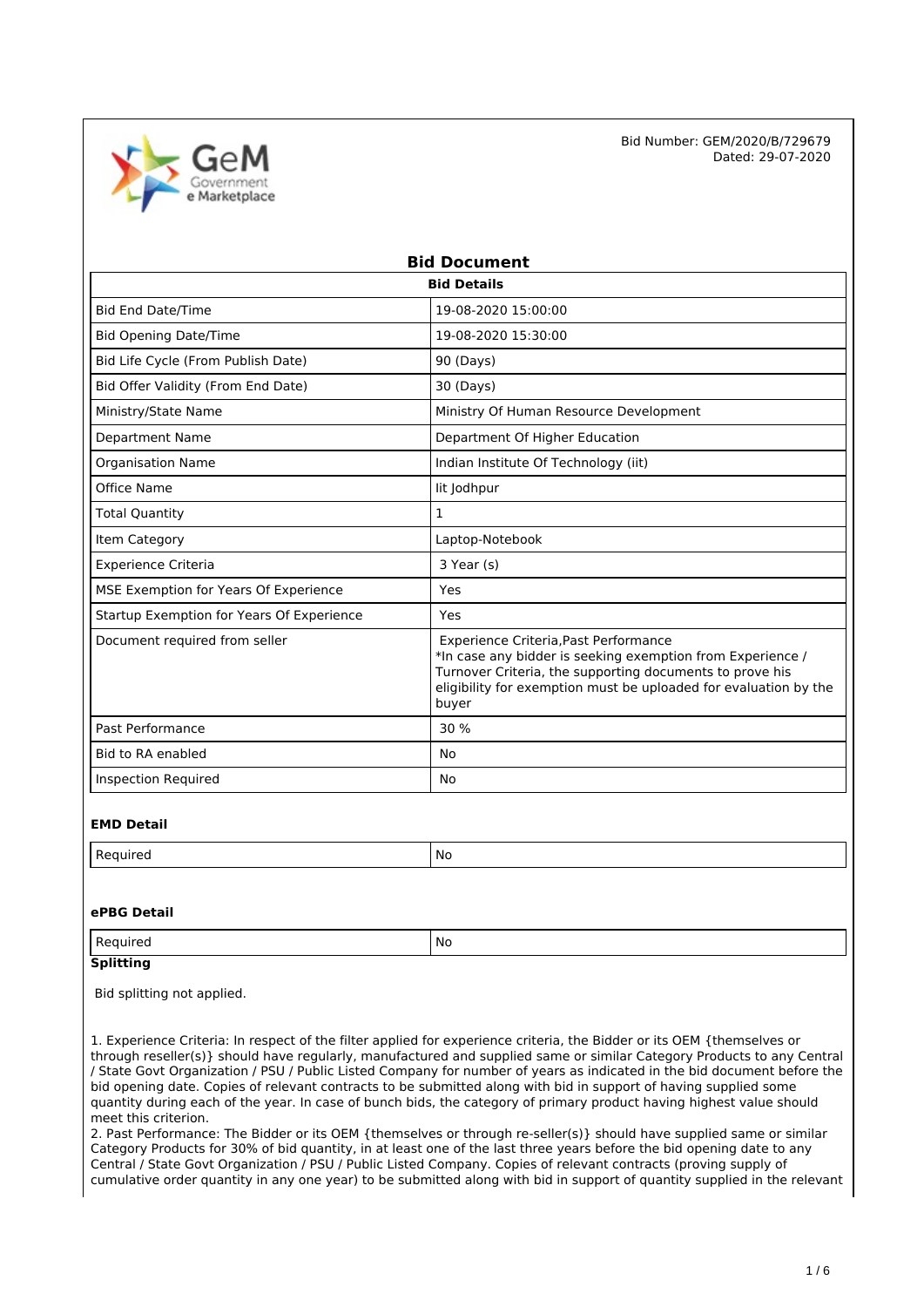year. In case of bunch bids, the category related to primary product having highest bid value should meet this criterion.

# **Laptop-Notebook ( 1 pieces )**

### **Technical Specifications**

### [\\* As per GeM Category Specification](https://bidplus.gem.gov.in/bidding/bid/showCatalogue/MVTvL0muH-dFylnNOSYZGemyHWKEN_vB5to04QsUjIU)

| <b>Specification</b> | <b>Specification Name</b>                      | <b>Values</b>                                                      | <b>Bid Requirement</b><br>(Allowed Values)                                                                                                                                                                                                                                                                                                                                                                                                                                                                                                                                                                                                                                                                                                                                                                                                                                                                                                                                               |
|----------------------|------------------------------------------------|--------------------------------------------------------------------|------------------------------------------------------------------------------------------------------------------------------------------------------------------------------------------------------------------------------------------------------------------------------------------------------------------------------------------------------------------------------------------------------------------------------------------------------------------------------------------------------------------------------------------------------------------------------------------------------------------------------------------------------------------------------------------------------------------------------------------------------------------------------------------------------------------------------------------------------------------------------------------------------------------------------------------------------------------------------------------|
| Processor            | <b>Processor Make</b>                          | Intel                                                              | Intel                                                                                                                                                                                                                                                                                                                                                                                                                                                                                                                                                                                                                                                                                                                                                                                                                                                                                                                                                                                    |
|                      | <b>Processor Generation</b>                    | 8                                                                  | 8.0 Or higher                                                                                                                                                                                                                                                                                                                                                                                                                                                                                                                                                                                                                                                                                                                                                                                                                                                                                                                                                                            |
|                      | <b>Number of Cores per</b><br><b>Processor</b> | $\overline{\mathbf{4}}$                                            | 4, 6, 8 Or higher                                                                                                                                                                                                                                                                                                                                                                                                                                                                                                                                                                                                                                                                                                                                                                                                                                                                                                                                                                        |
|                      | Processor Base Frequency<br>(GHz)              | 1.4                                                                | $\ast$                                                                                                                                                                                                                                                                                                                                                                                                                                                                                                                                                                                                                                                                                                                                                                                                                                                                                                                                                                                   |
|                      | <b>Processor Description</b>                   | Intel Core i5                                                      | Intel Core i5, Intel Core i7,<br>Intel Core i9 Or higher                                                                                                                                                                                                                                                                                                                                                                                                                                                                                                                                                                                                                                                                                                                                                                                                                                                                                                                                 |
|                      | <b>Processor Number</b>                        | Intel Core i5, Turbo Boost up<br>to 3.9GHz, with 128MB of<br>eDRAM | Intel Core i5 7360U, Intel<br>Core i5 7287U, Intel Core i7<br>7600U, Intel Core i7 7560U,<br>Intel Core i7 7660U, Intel<br>Core i7 7567U, Intel Core i5<br>8250U, Intel Core i5 8259U,<br>Intel Core i5 8269U, Intel<br>Core i5 8300U, Intel Core i5<br>8350U, Intel Core i7 8550U,<br>Intel Core i7 8559U. Intel<br>Core i7 8650U, Intel Core i5<br>8300H, Intel Core i5 8400H,<br>Intel Core i7 8650H, Intel<br>Core i7 8750H, Intel Core i7<br>8850H, Intel Core i5 8265U,<br>Intel Core i7 8565U, Intel<br>Core i5 8365U, Intel Core i7<br>8665U, Intel Core i5 9300H,<br>Intel Core i5 9400H, Intel<br>Core i7 9750H, Intel Core i7<br>9850H, Intel Core i9, Turbo<br>Boost up to 4.8GHz, with<br>16MB shared L3 cache, Intel<br>Core i9-9880H, Intel Core i5,<br>Turbo Boost up to 3.9GHz,<br>with 128MB of eDRAM, Intel<br>Core i7, Turbo Boost up to<br>4.5GHz, with 12MB shared<br>L3 cache, Intel Core i9<br>9980HK, Intel Core i9<br>8950HK, Intel Core i7 8569U<br>Or higher |
|                      | Out of Band Management                         | <b>NA</b>                                                          | $\ast$                                                                                                                                                                                                                                                                                                                                                                                                                                                                                                                                                                                                                                                                                                                                                                                                                                                                                                                                                                                   |
|                      | Cache (MB)                                     | 6                                                                  | $\ast$                                                                                                                                                                                                                                                                                                                                                                                                                                                                                                                                                                                                                                                                                                                                                                                                                                                                                                                                                                                   |
| Construction         | <b>Form Factor</b>                             | Standard                                                           | Standard                                                                                                                                                                                                                                                                                                                                                                                                                                                                                                                                                                                                                                                                                                                                                                                                                                                                                                                                                                                 |
|                      | Chassis Material                               | <b>CNC Alluminium</b>                                              | $\ast$                                                                                                                                                                                                                                                                                                                                                                                                                                                                                                                                                                                                                                                                                                                                                                                                                                                                                                                                                                                   |
|                      | Hinges                                         | Metallic                                                           | $\ast$                                                                                                                                                                                                                                                                                                                                                                                                                                                                                                                                                                                                                                                                                                                                                                                                                                                                                                                                                                                   |
| Motherboard          | Expansion Slots (M Dot 2)                      | $\pmb{0}$                                                          | $\ast$                                                                                                                                                                                                                                                                                                                                                                                                                                                                                                                                                                                                                                                                                                                                                                                                                                                                                                                                                                                   |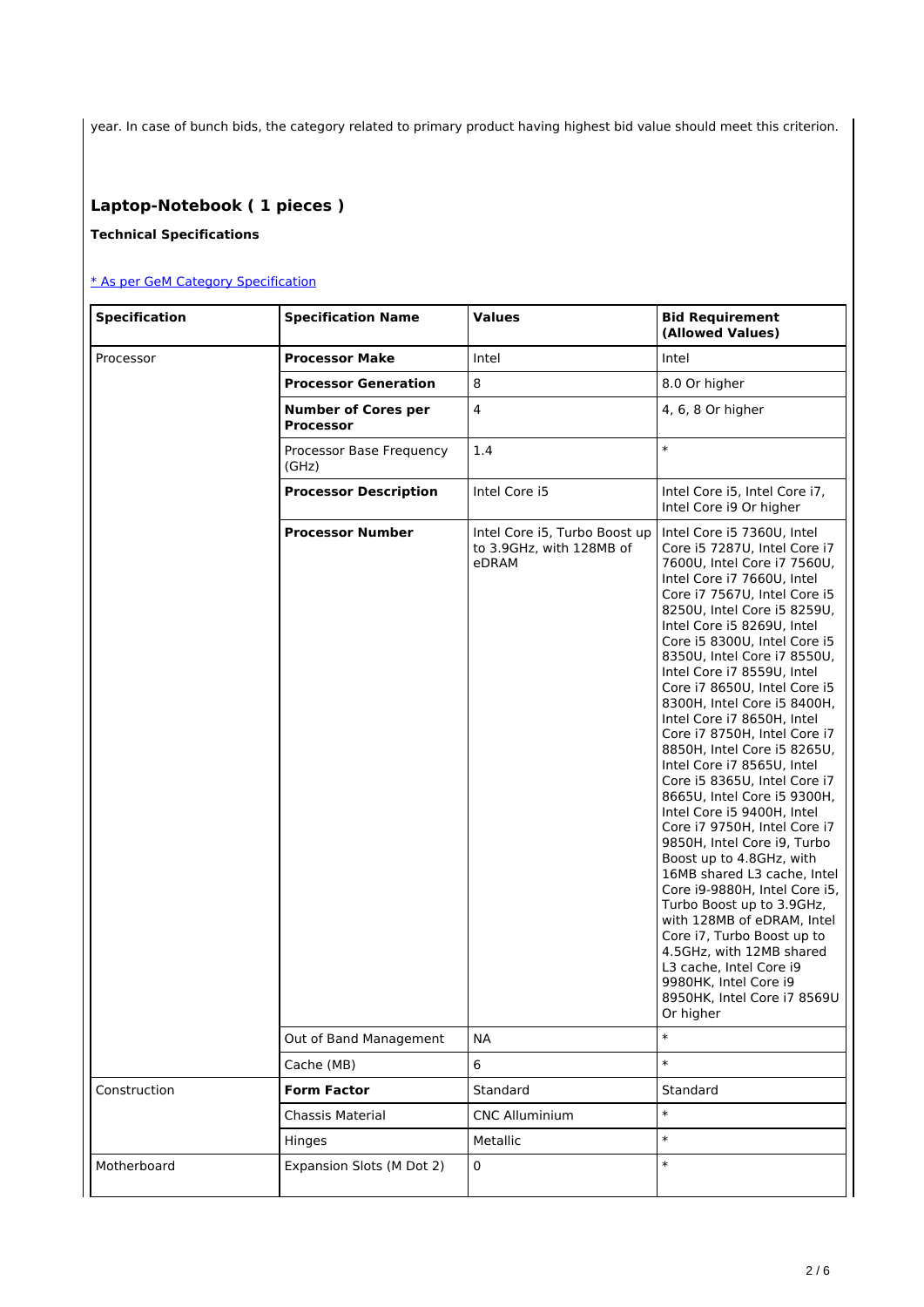| Graphics                | <b>Graphics Type</b>                                                | Integrated               | $\ast$                                                                                                                  |
|-------------------------|---------------------------------------------------------------------|--------------------------|-------------------------------------------------------------------------------------------------------------------------|
|                         | <b>Graphic Card Description</b>                                     | ÷,                       | $\ast$                                                                                                                  |
|                         | <b>Size of Memory in Case</b><br>of Dedicated Graphic<br>Card (GB)  | 0                        | 0, 1, 2, 3, 4, 6 Or higher                                                                                              |
|                         | Size of VRAM in case of<br>Integrated Graphics (MB)                 |                          | $\ast$                                                                                                                  |
| <b>Operating System</b> | <b>Operating System</b><br>(Factory Pre-Loaded)                     | Mac OS Mojave            | Mac OS Mojave                                                                                                           |
|                         | Recovery Image Media                                                | $\overline{\phantom{a}}$ | $\ast$                                                                                                                  |
|                         | <b>OS Certification</b>                                             | Mac OS                   | Mac OS                                                                                                                  |
| Memory                  | Type of RAM                                                         | LPDDR3                   | $\ast$                                                                                                                  |
|                         | <b>RAM Size (GB)</b>                                                | 8                        | 8, 16, 32, 64 Or higher                                                                                                 |
|                         | RAM Speed (MHz)                                                     | 2133                     | $\ast$                                                                                                                  |
|                         | <b>Total Numbers of DIMM</b><br>Slots Available                     | 0                        | $\ast$                                                                                                                  |
|                         | Number of DIMM Slots<br>populated                                   | 0                        | $\ast$                                                                                                                  |
|                         | <b>RAM Expandability up to(</b><br>using spare DIMM Slots<br>in GB) | $\mathbf 0$              | 8, 16, 32, 0 Or higher                                                                                                  |
| Storage                 | Type of Drives used to<br>populate the Internal<br><b>Bays</b>      | SSD                      | SSD                                                                                                                     |
|                         | Number of Internal Bays<br>populated with HDD                       | 0                        | $\ast$                                                                                                                  |
|                         | Capacity of each HDD (GB)                                           | <b>NA</b>                | $\ast$                                                                                                                  |
|                         | <b>Total HDD Capacity (GB)</b>                                      | 0                        | 500, 1000, 1500, 2000,<br>2500, 3000, 0 Or higher                                                                       |
|                         | Number of Internal Bays<br>populated with SSD                       | 0                        | $\ast$                                                                                                                  |
|                         | <b>Capacity of each SSD</b><br>(GB)                                 | 512                      | 512                                                                                                                     |
|                         | <b>Total SSD Capacity (GB)</b>                                      | 512                      | 512, 768, 1024, 1280, 2048,<br>4096 Or higher                                                                           |
|                         | Number of Internal Bays<br>populated with SSHD                      | $\mathbf 0$              | $\ast$                                                                                                                  |
|                         | <b>Capacity of each SSHD</b><br>(GB)                                | NA.                      | 8 GB Flash + 500 GB @5400<br>rpm, 8 GB Flash + 1000 GB<br>@5400 rpm, 8 GB Flash +<br>2000 GB @5400 rpm, NA Or<br>higher |
|                         | <b>Total SSHD Capacity in</b><br>addition to 8 GB Flash<br>(GB)     | $\mathbf 0$              | 500, 1000, 1500, 0 Or<br>higher                                                                                         |
|                         | Optane Memory (GB)                                                  | $\mathbf 0$              | $\ast$                                                                                                                  |
| Connectivity            | <b>Wireless Connectivity</b>                                        | Yes                      | Yes                                                                                                                     |
|                         | If Yes, Type of Wireless<br>Connectivity                            | Wi-Fi 802.11ac           | $\ast$                                                                                                                  |
|                         | Number of Ethernet Ports                                            | $\mathbf 0$              | $\ast$                                                                                                                  |
|                         | If available, Type of                                               | <b>NA</b>                | $\ast$                                                                                                                  |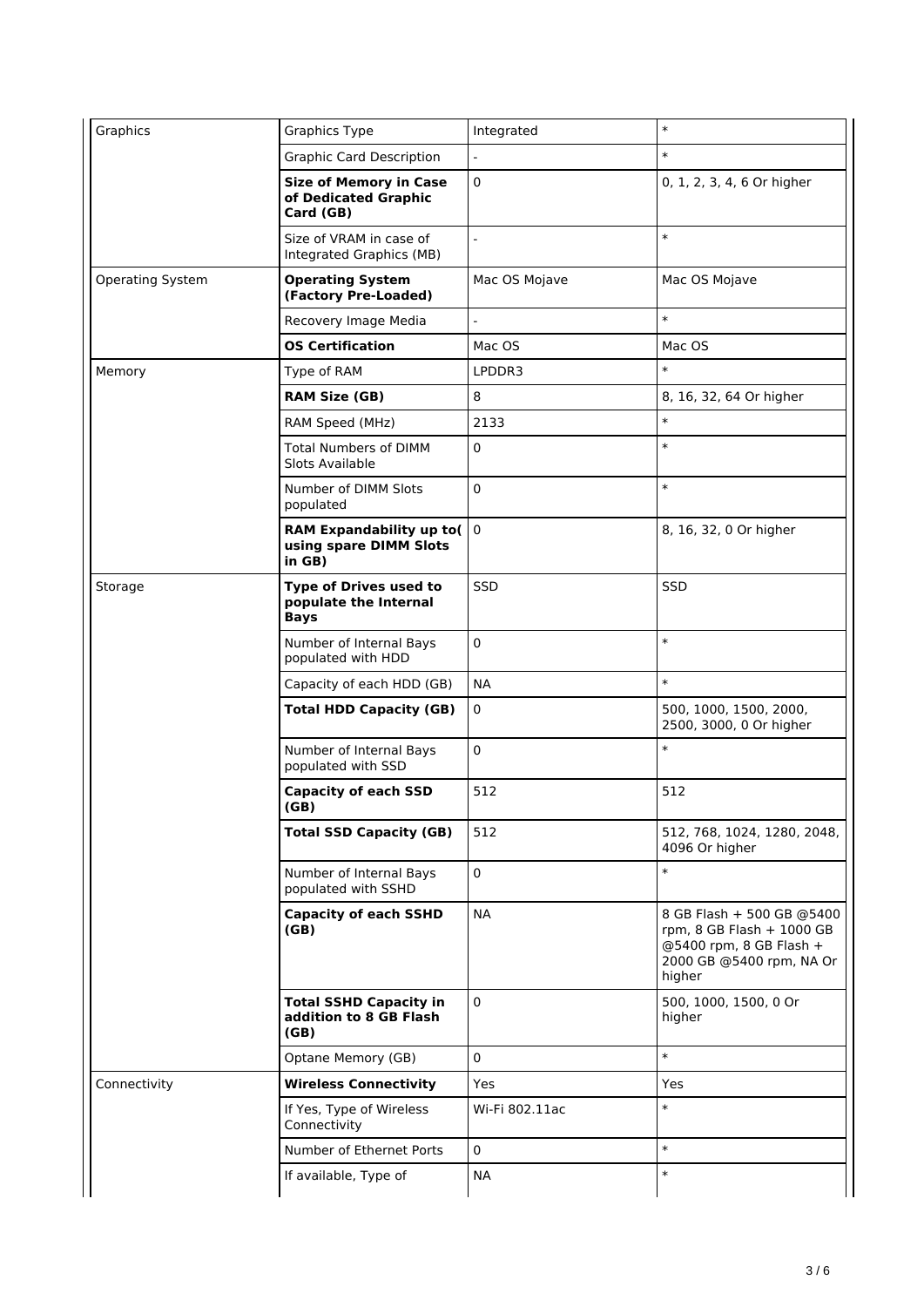|               | <b>Ethernet Ports</b>                                          |                                               |                                                                                                                                                     |
|---------------|----------------------------------------------------------------|-----------------------------------------------|-----------------------------------------------------------------------------------------------------------------------------------------------------|
|               | <b>Bluetooth Connectivity</b>                                  | Yes                                           | Yes                                                                                                                                                 |
|               | If Yes, Version of Bluetooth<br>Available                      | 5                                             | $\ast$                                                                                                                                              |
| Ports         | Number of USB Version 2<br>Point 0 Ports                       | $\pmb{0}$                                     | $\ast$                                                                                                                                              |
|               | Number of USB Version 3<br>point 0 / 3 point 1, Gen 1<br>Ports | $\pmb{0}$                                     | $\ast$                                                                                                                                              |
|               | Number of USB Version 3<br>point 1, Gen 2 Ports                | $\mathbf 0$                                   | $\ast$                                                                                                                                              |
|               | Number of USB Type C Ports   1                                 |                                               | $\ast$                                                                                                                                              |
|               | Number of Serial Ports                                         | 0                                             | $\ast$                                                                                                                                              |
|               | Number of VGA Ports                                            | 0                                             | $\ast$                                                                                                                                              |
|               | Number of HDMI Ports                                           | $\mathbf 0$                                   | $\ast$                                                                                                                                              |
|               | Number of DP Ports                                             | 0                                             | $\ast$                                                                                                                                              |
|               | Number of Thunderbolt Port                                     | $\overline{a}$                                | $\ast$                                                                                                                                              |
| Display       | <b>Display Size (Inch)</b>                                     | 13.3                                          | 13.3, 13.5, 14, 15, 15.4,<br>15.6, 16, 13 Or higher                                                                                                 |
|               | <b>Display Type</b>                                            | $\overline{a}$                                | Non Touch, Touch Or higher                                                                                                                          |
|               | Display Technology                                             | LED HD Backlit                                | $\ast$                                                                                                                                              |
|               | <b>Panel Technology</b>                                        | <b>IPS</b>                                    | IPS Or higher                                                                                                                                       |
|               | <b>Display Resolution</b><br>(Pixels)                          | 2560 x 1600                                   | 3200x1800, 3840 x 2160,<br>2560 x 1600, 2736 x 1824,<br>2880 x 1800, 3000x2000,<br>3240x2160, 3272 x 1920,<br>2880 x 1920, 3072 x 1920<br>Or higher |
|               | <b>Availability of Webcam</b><br>integrated with Display       | Yes                                           | Yes                                                                                                                                                 |
|               | If Yes, Resolution of<br>Webcam                                | <b>FHD</b>                                    | FHD Or higher                                                                                                                                       |
|               | <b>Infra Red Webcam</b>                                        | No                                            | No                                                                                                                                                  |
| Miscellaneous | <b>Optical Drive</b>                                           | <b>NA</b>                                     | Integrated, External, NA Or<br>higher                                                                                                               |
|               | Type of Optical Drive                                          | N/A                                           | $\ast$                                                                                                                                              |
|               | <b>Internal Speaker (Dual)</b>                                 | Yes                                           | Yes                                                                                                                                                 |
|               | Audio-in                                                       | No                                            | $\ast$                                                                                                                                              |
|               | Audio-out                                                      | No                                            | $\ast$                                                                                                                                              |
|               | Headphone out                                                  | Yes                                           | $\ast$                                                                                                                                              |
|               | Microphone-in                                                  | No                                            | $\ast$                                                                                                                                              |
|               | Type of Keyboard                                               | Standard                                      | $\ast$                                                                                                                                              |
|               | Backlit Keyboard                                               | Yes                                           | $\ast$                                                                                                                                              |
|               | Spill Resistant Keyboard                                       | No                                            | $\ast$                                                                                                                                              |
|               | Pointing Device/Touchpad                                       | Touchpad with multi-touch<br>gestures enabled | $\ast$                                                                                                                                              |
|               | Finger Print Reader                                            | Yes                                           | $\ast$                                                                                                                                              |
|               | Hardware Trusted Platform                                      | Yes                                           | $\ast$                                                                                                                                              |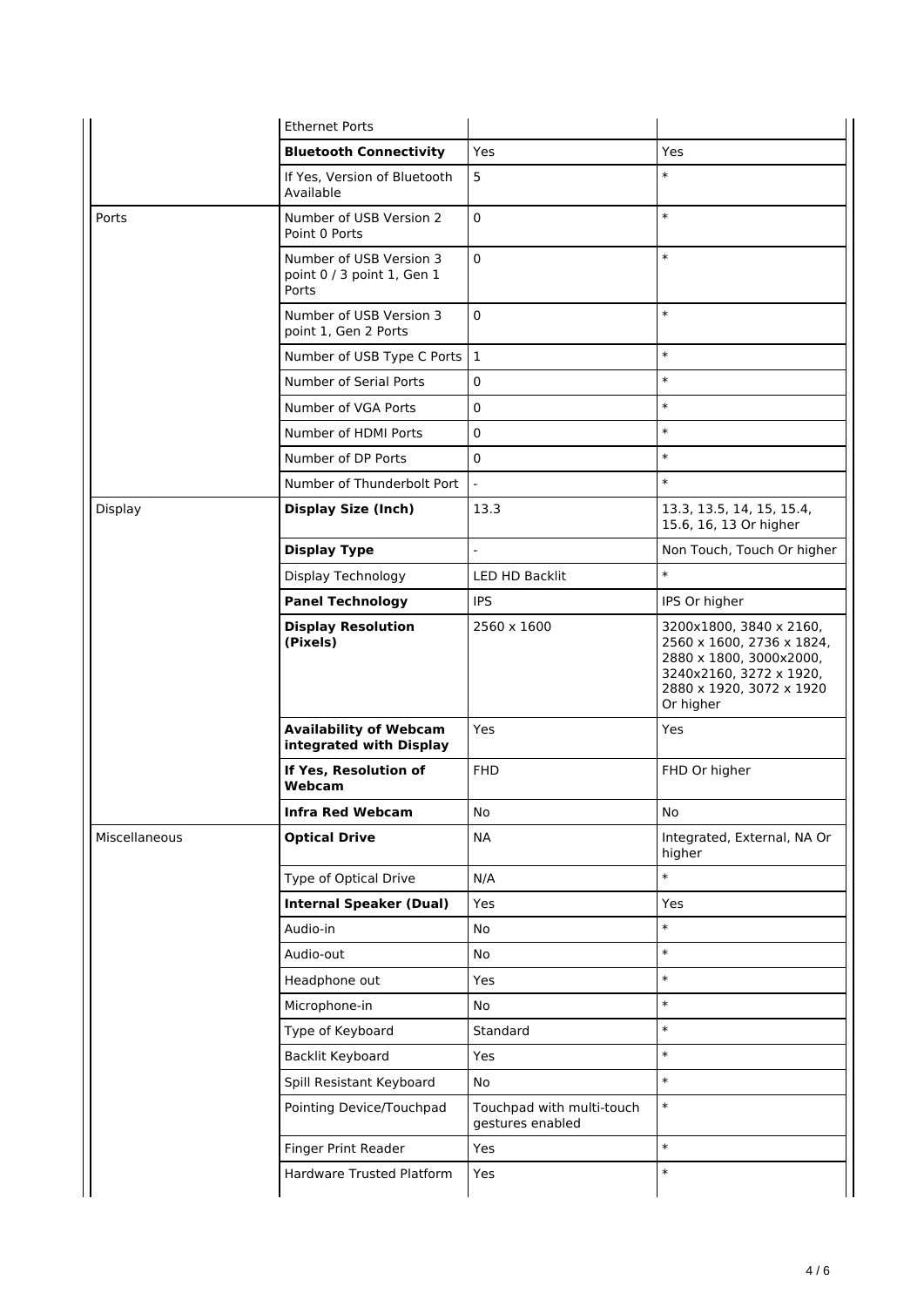|                             | Enabled                                            |                |                   |
|-----------------------------|----------------------------------------------------|----------------|-------------------|
|                             | <b>Carry Case</b>                                  | <b>No</b>      | No                |
|                             | If Yes, Type of Carry Case                         | <b>NA</b>      | $\ast$            |
|                             | Security Lock Slot                                 | <b>No</b>      | $\ast$            |
|                             | If Yes, Availability of Cable<br>Lock              | <b>No</b>      | $\ast$            |
|                             | Weight (Including Battery)<br>(Kilogram)           | 1.4            | $\ast$            |
| Power                       | <b>Battery Type</b>                                | $\overline{a}$ | $\ast$            |
|                             | <b>Battery Chemistry</b>                           | Li - Polymer   | $\ast$            |
|                             | <b>Battery Capacity (Watt</b><br>Hour)             | 58.2           | $\ast$            |
|                             | <b>Battery Backup Time</b><br>(Hours)              | 10             | $\ast$            |
| Certification               | <b>BIS Registration under CRS</b><br>of Meity      | Yes            | $\ast$            |
|                             | <b>BIS Registration Number</b><br>and its validity | $\overline{a}$ | $\ast$            |
|                             | BEE / Energy Star for the<br>given Model           | Yes            | $\ast$            |
|                             | ROHS Compliance                                    | <b>Yes</b>     | $\ast$            |
|                             | <b>Other Certifications</b><br>available           |                | $\ast$            |
| <b>Operating Conditions</b> | Minimum Operating<br>Temperature                   | $\pmb{0}$      | $\ast$            |
|                             | <b>Maximum Operating</b><br>Temperature            | 35             | $\ast$            |
|                             | Minimum Operating<br>Humidity (%RH)                | 10             | $\ast$            |
|                             | <b>Maximum Operating</b><br>Humidity (%RH)         | 90             | $\ast$            |
| Warranty                    | <b>Battery Warranty</b>                            | $\mathbf 1$    | 1, 3, 4 Or higher |
|                             | <b>On Site OEM Warranty</b><br>(Year)              | $\mathbf 1$    | 1                 |

\* Specifications highlighted in bold are the Golden Parameters.

 \* Bidders may note that In respect of non-golden Parameters, the specifications 'Values' chosen by Buyer will generally be preferred over 'Bid requirement ( allowed Values) by the Buyer.

#### **Additional Specification Documents**

#### **Consignees/Reporting Officer and Quantity**

| S.No. | Consignee/Reporting<br>Officer | Address                                                                                   | Quantity | Delivery Days |
|-------|--------------------------------|-------------------------------------------------------------------------------------------|----------|---------------|
|       | Sharad Srivastava              | 342037, Indian Institute of<br>Technology Jodhpur Karwad<br>Nagaur Road Jodhpur Rajasthan |          | 15            |

#### **Special terms and conditions for category Laptop-Notebook**

1.As per notification of MEITY circulated vide letter no. F.No.33(1) /2017-IPHW..dated: 14/09/2017, the minimum local content should be 40 percent to qualify as local or domestic manufacturer.